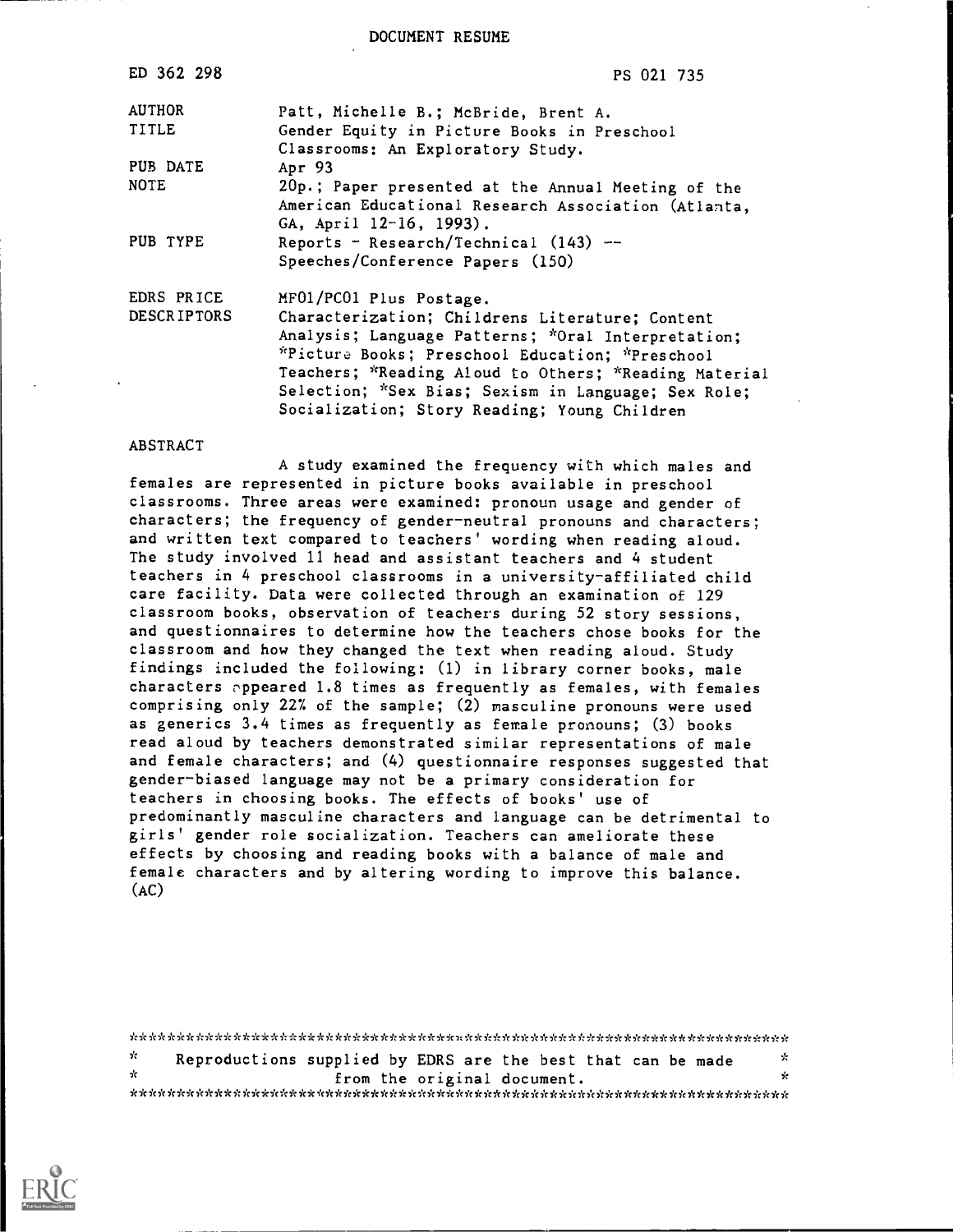

This document has been reproduced as<br>received from the person or organization<br>Originating.it

ri Minor changes have been made to imorowe reproductfon duahly

Points of view oropinions stated in this docu<br>ment: do: not: necessarily: represent: official<br>OERI position or policy

## Gender Equity in Picture Books in Preschool Classrooms:

An Exploratory Study

Michelle B. Patt UIC Children's Center (m/c 525) University of Illinois Box 6998 Chicago, Illinois 60680 (312) 413-5327

> Brent A. McBride University of Illinois 1105 W. Nevada Urbana, Illinois 61801 (217) 333-0971

Running head: GENDER EQUITY IN PICTURE BOOKS

'PERMISSION TO REPRODUCE THIS MATERIAL HAS BEEN GRANTED BY

ne I <u>Patt</u>

TO THE EDUCATIONAL RESOURCES INFORMATION CENTER (ERIC) "

Paper presented at the meeting of the American Educational Research Association, Atlanta, GA, April, 1993.



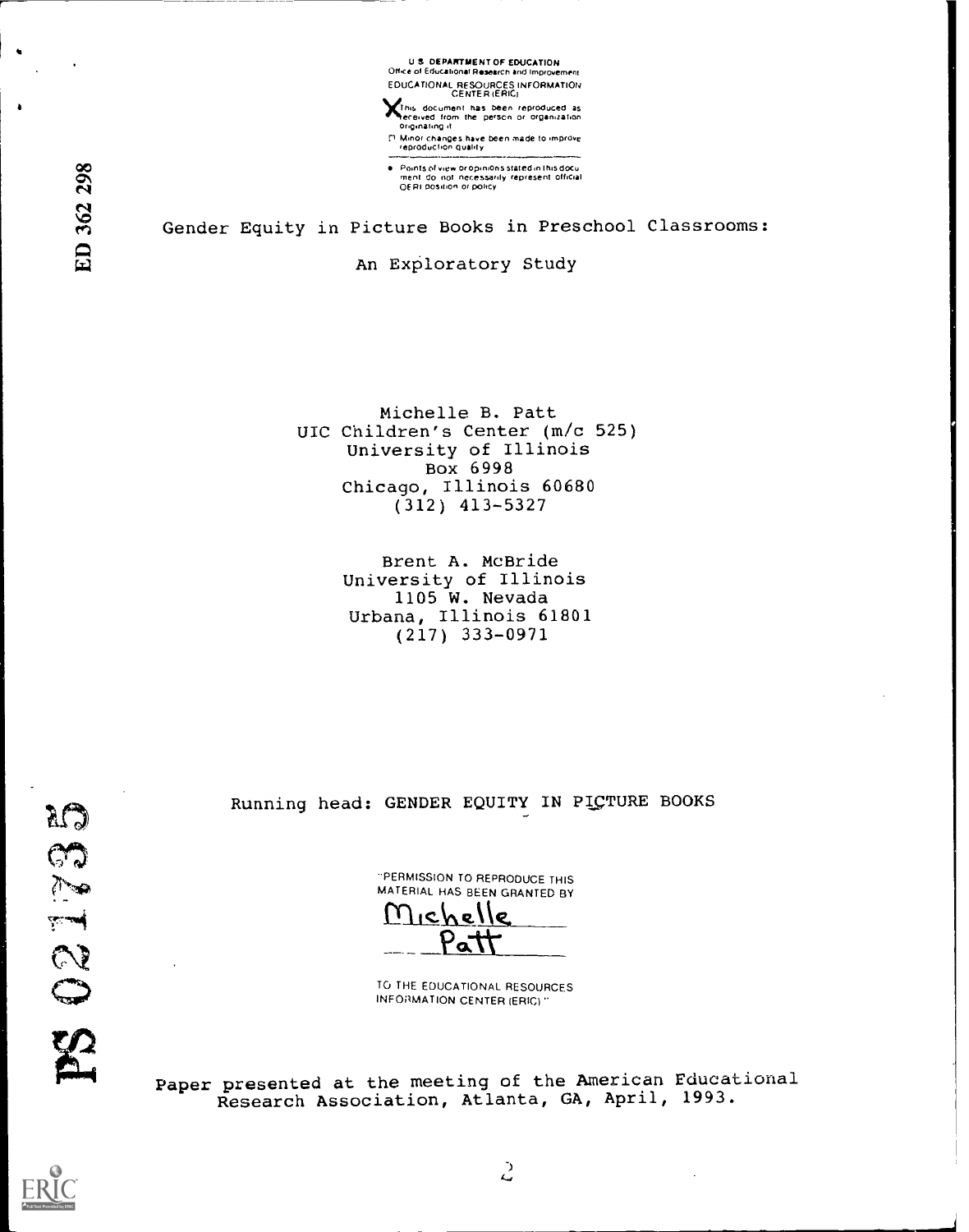## Introduction

Between the ages of three and five, children begin to demonstrate gender stereotyped preferences for toys and activities (Etaugh, 1983). Explanations for how children acquire gender role stereotypes involve children learning through observation and direct instruction that persons, things, and concepts can be classified as masculine or feminine (Huston, 1983). For many children, preschool is one of their first exposures to direct teaching of societal norms. In this way, the preschool curriculum can have a strong effect on the development of children's gender role attitudes. The purpose of the present study was to examine how one aspect of curriculum, children's literature, represents males and females.

Over the past 20 years, researchers have paid increasing attention to the portrayal of male and female characters in children's literature. Unequal representation and stereotyped depictions of males and females in award winning children's books have been well documented (Heintz, 1987; Kolbe & LaVoie, 1981; Weitzman, Eifler, Hokada, & Ross, 1972; Williams, Vernon, Williams, & Malecha, 1987). Researchers have also found similar patterns of gender bias in books which teachers select to read out loud to children (Luke, Cooke, & Luke, 1986; Smith, Greenlaw, & Scott, 1987).

While most studies of award winning books have focused on the occupational and behavioral roles of their characters, some



 $\frac{7}{2}$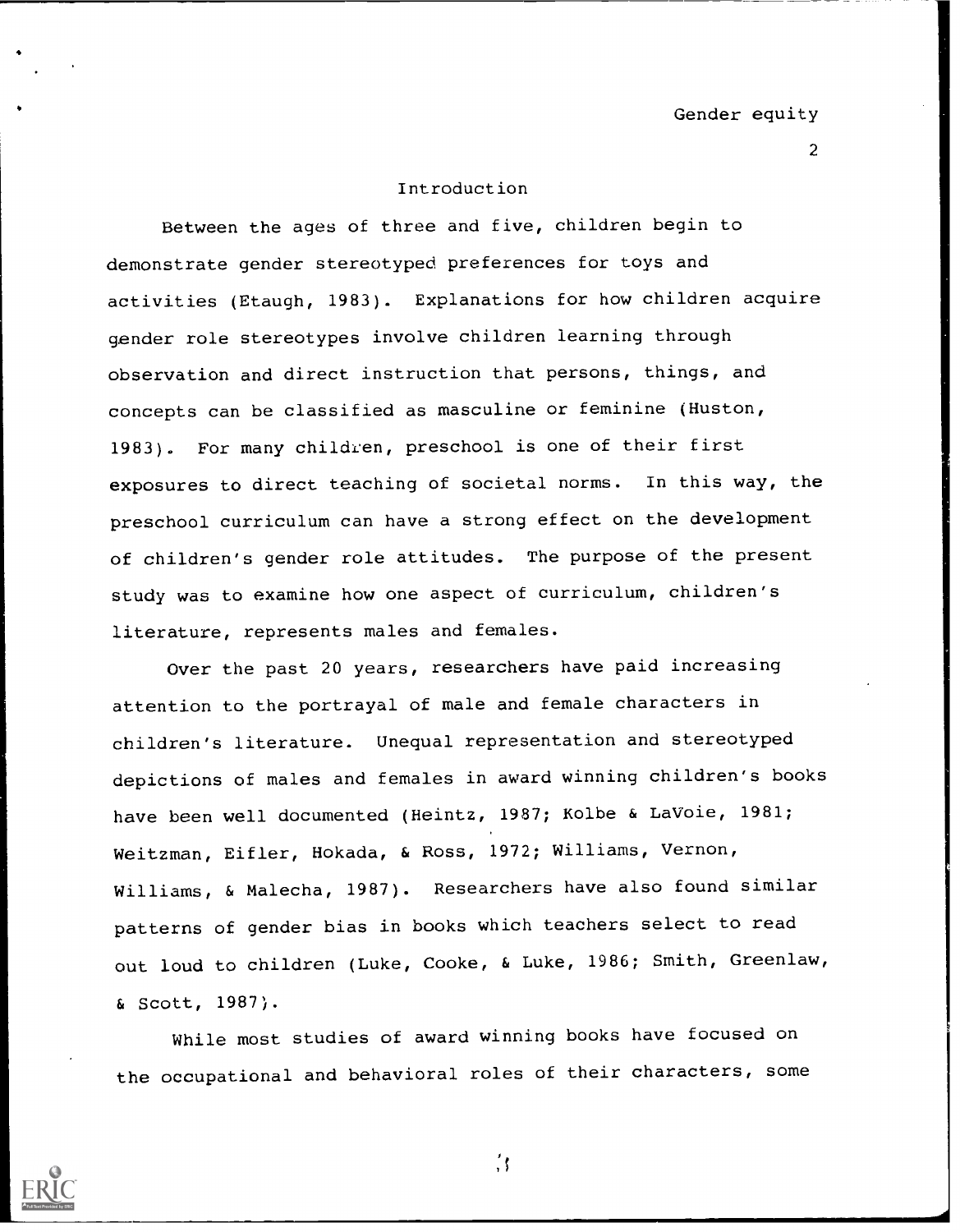3

have also examined the frequency with which male and female characters appear in the books. A study of Caldecott Award winning books published between 1967 and 1971, found that nearly one-third of the books contained no female characters, and only 11% of the books contained female central characters. In the books' illustrations, there were eleven times as many illustrations of males as of females, and illustrations of male animals outnumbered those of female animals ninety-five to one (Weitzman, et al., 1972).

More recent Caldecott Award winning books have demonstrated a more equitable ratio of male to female characters. A study of Caldecott winners published between 1980 and 1985 found that 33% contained female central characters while 54% contained male central characters, and that illustrations of males outnumbered those of females 2.5 to 1 (Williams, et al., 1987). While this represents an increase in visibility of females since the 1967 to 1971 period, the frequency with which females appeared was still underrepresentative of the ratio of males to females in the general population.

While studies of Caldecott winners may be an indication of the highest standards of the publishing industry for a particular year, they do not necessarily represent the books which teachers actually choose for their classrooms. Elementary teachers who were asked to list their favorite books to read aloud to children reported more books about males than about females, only 21% of

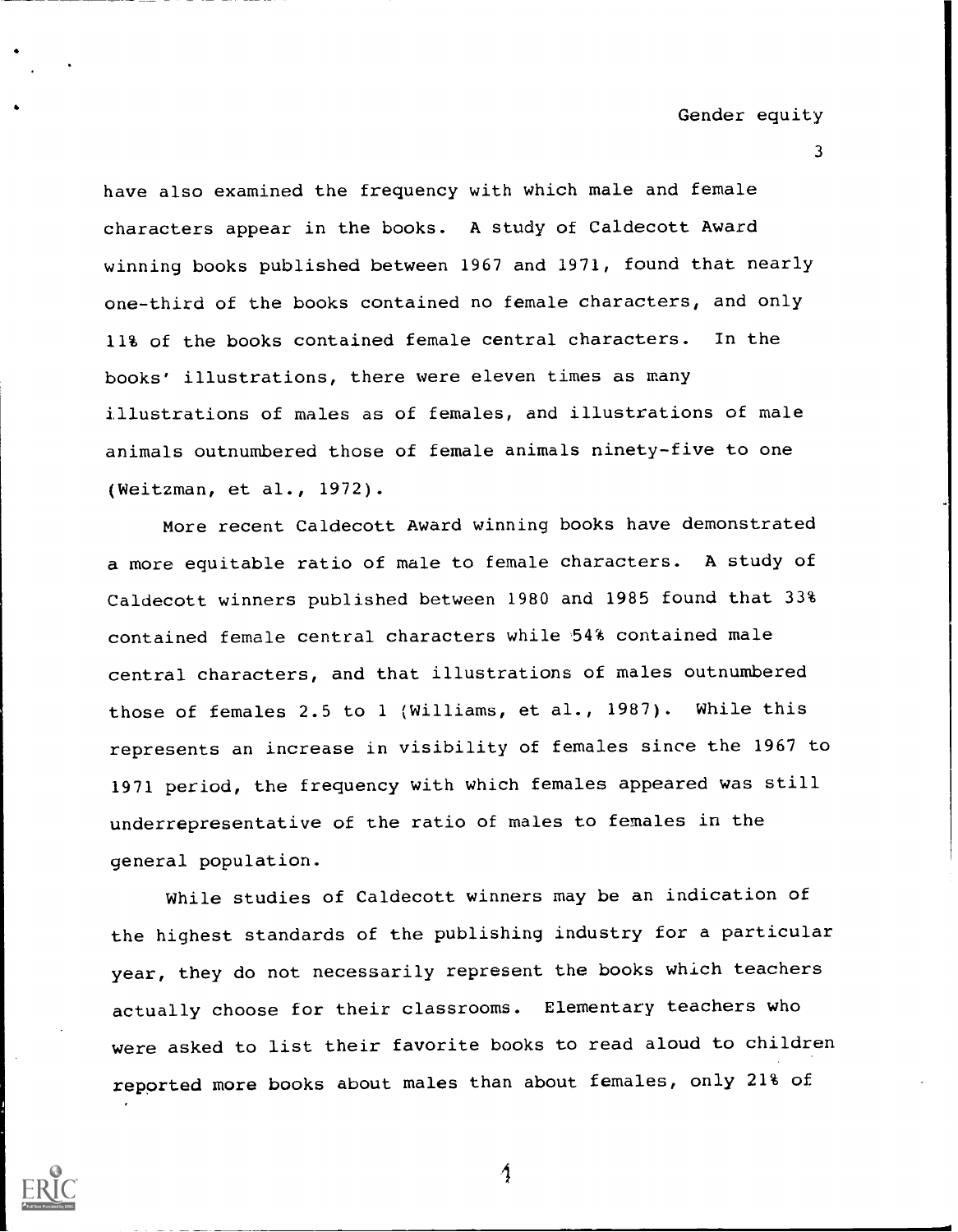4

which contained a female protagonist (Smi:h, et al., 1987). The ten most popular book choices by these elementary teachers included an even smaller proportion of female characters, as eight of these books had male protagonists, and only one had a sole female protagonist (Smith, et al., 1987). When student teachers were asked to select a book which they thought children would benefit from, 74% of the selections featured males as primary characters, while only 19% featured females (Luke, et. al, 1986). These findings suggest that although recently published books contain a higher proportion of female characters, teachers do not necessarily choose these books for their classrooms. What must be studied is the actual books which are made available to children in their classrooms.

Another area which requires further study is the language used to refer to males and females in children's literature. While existing research has thoroughly examined character portrayals and representation, there is a lack of research on the use of generic pronouns in these books. In English, if the gender of a noun is unspecified, the generic masculine is prescribed. In this context, pronouns such as "he" are not intended to infer masculinity, but instead to encompass both genders (Strunk & White, 1979). Adults do not demonstrate a complete understanding of this grammatical rule, and often interpret "generic" masculine terms as referring only to males

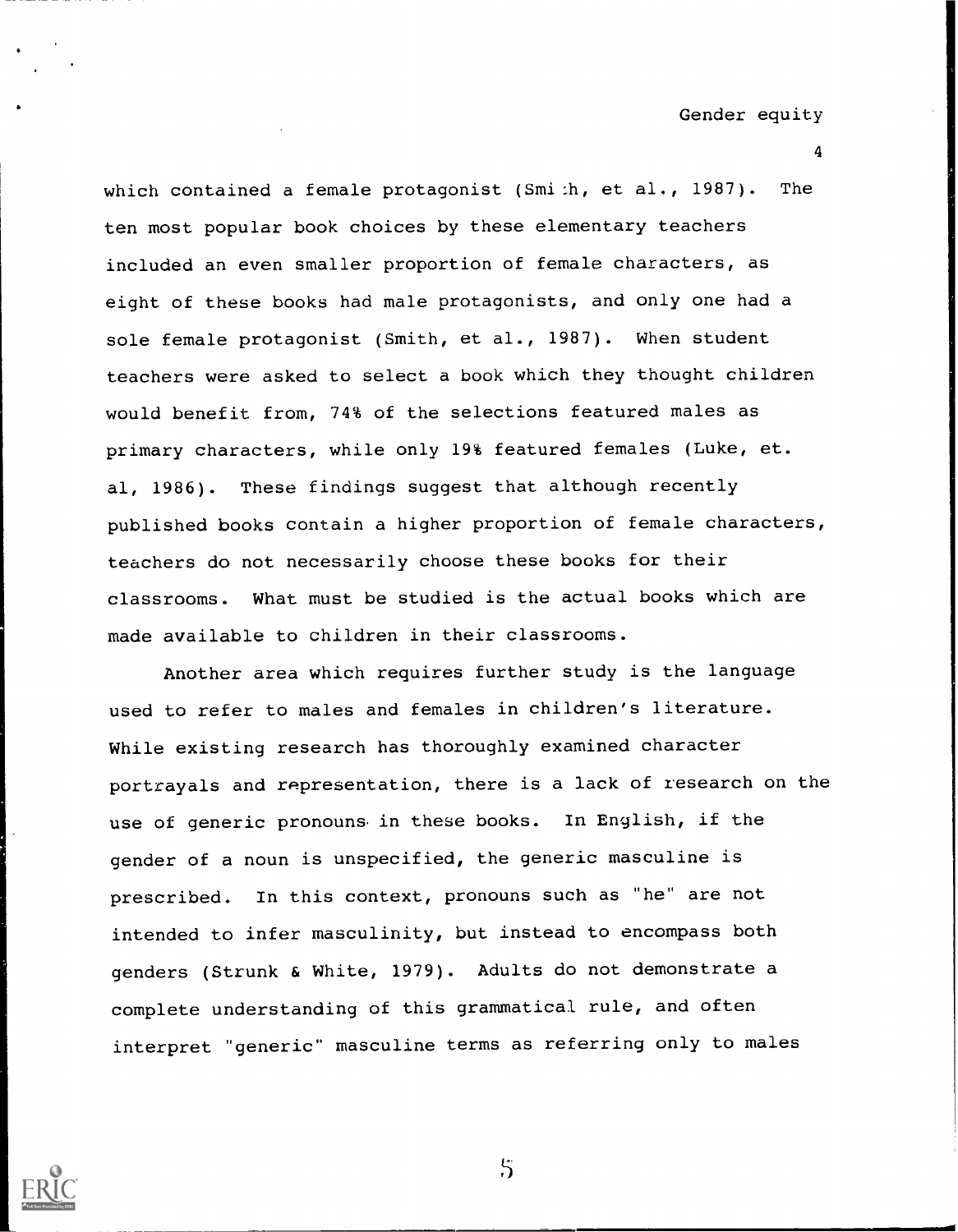(Hyde, 1984; Kidd, 1971; MacKay, 1980; MacKay & Fulkerson, 1979; Moulton, Robinson, & Elias, 1978; Schneider & Hacker, 1973).

Young children may be even more likely to interpret generic pronouns as referring specifically to one gender, since children react literally to language (Johnson & Kelly, 1975). Also, since gender role behaviors and attitudes vary according to age and may be related to cognitive level, young children use and interpret generic pronouns differently than do adults (Fisk, 1985). In a study of 310 school-aged children, only 28% of first graders, 32% of third graders, and 42% of fifth graders stated that "he" could refer to both males and females (Hyde, 1984). This level of understanding is demonstrated by children's actual interpretation of masculine pronouns. Evidence suggests that an overwhelming percentage of kindergarten and first grade children (i.e., 96%) interpret the word "he" in stories as referring to a boy (Fisk, 1985). Therefore, the use of masculine pronouns can further decrease the visibility of females in children's books. However, even if the written text of a book does not use masculine generics, adults reading out loud tend to label gender neutral characters as male significantly more often than as female (DeLoache, Carpenter, & Cassidy, 1987).

The purpose of the present study was to examine the frequency with which males and females are represented in picture books available in preschool classrooms. Attempts were made to overcome the limitations of previous research in several ways.



f;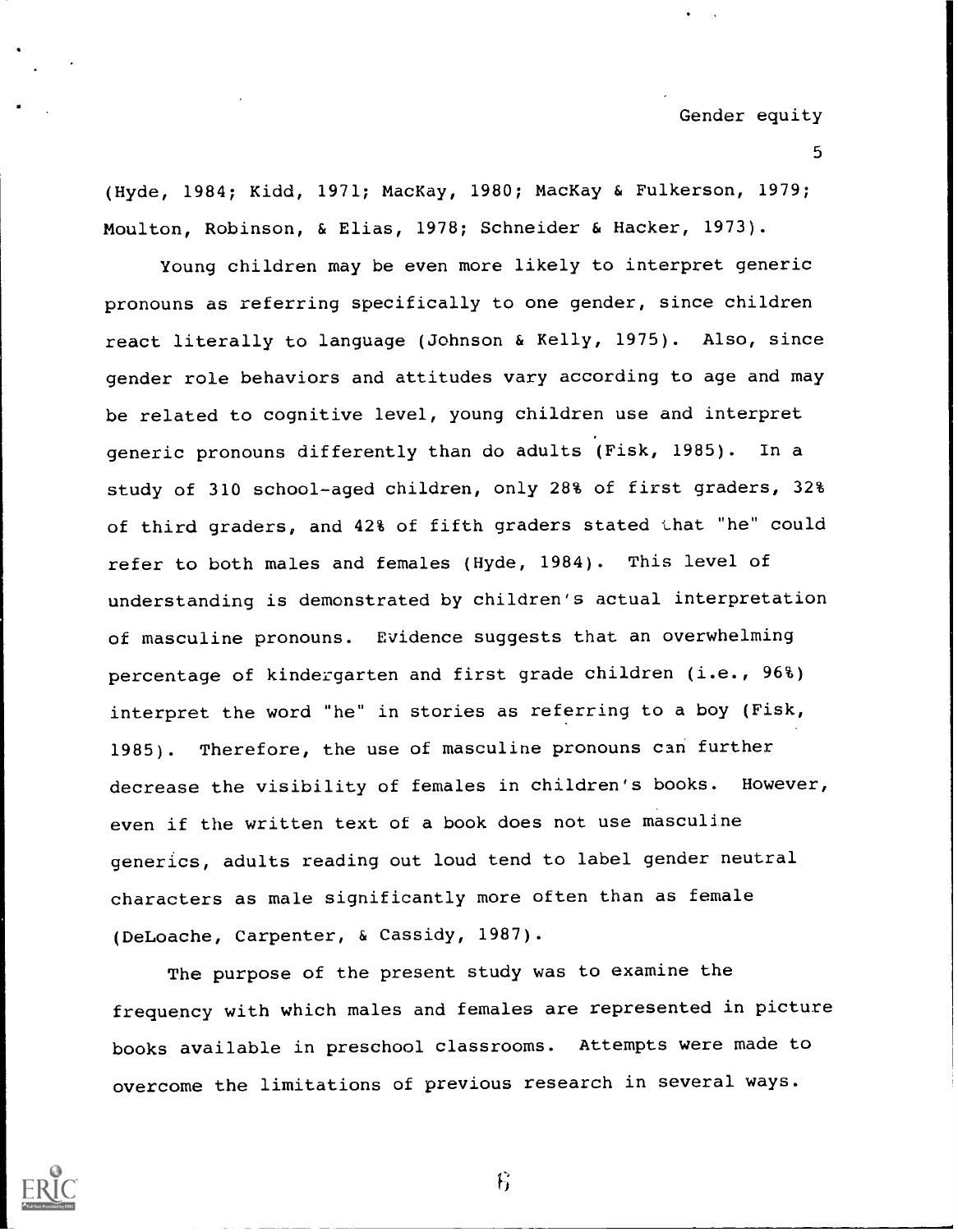First, pronoun usage and gender of characters in books available to the children were examined, as opposed to award winning books, that may or may not be fourd in classrooms. Second, the actual written text of books was compared to the wording which teachers used when reading those books aloud, to determine whether teachers alter pronoun usage as they read aloud. Finally, the frequency of neutral pronouns and characters was examined, as opposed to only masculine and feminine characters.

#### Method

## Subjects

Subjects for this study were 11 head and assistant teachers and four student teachers in four preschool classrooms in a university affiliated child care facility. Head teachers held master's or bachelor's degrees in early childhood education or child development. Assistant teachers held associate's, bachelor's, or master's degrees in child development, psychology, music, or elementary education. Student teachers were undergraduate students enrolled in a child development course. All of the teachers were female. Each classroom contained 20 children. In two of the classrooms, the mean age of the children was 43 months, and in two classrooms, the mean age was 54 months. Procedure

Data was collected through examination of classroom books, observation of the teachers, and administration of questionnaires to the teachers. Staffing varied among the classrooms, so all



 $^{\circ}$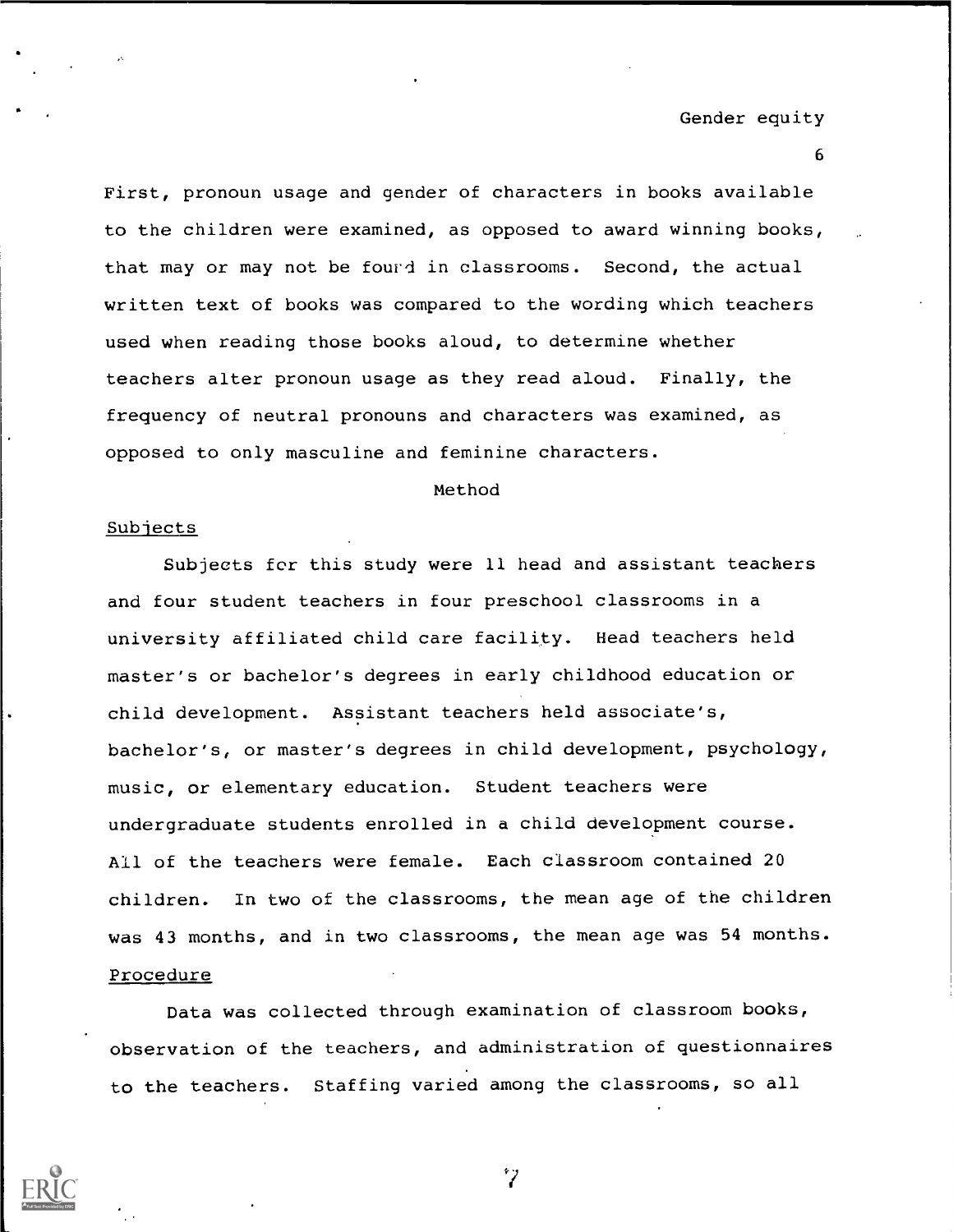$\mathcal{T}$  and  $\mathcal{T}$ 

teachers were not observed for an equal number of sessions. Books present in the library corners of two classrooms (one of each age group) were examined on eight non-consecutive days over a three-week period. These books were obtained by the teachers primarily from public libraries and personal collections, and were available to the children in the classroom throughout the day. Occurrences of generic pronouns present in the written text, and the noun to which the pronoun referred were recorded. Each pronoun was then coded as masculine, feminine, or neutral. Occurrences of male, female, and neutral characters and central characters were also recorded.

Eight sessions of "story time," during which a teacher read a book or told a story out loud to a large group of children, were observed on non-consecutive days over a four-week period in each of the four classrooms and audiotaped. During these observations, the occurrences of generic pronouns spoken by the teacher as she read or told a story were recorded. The noun to which the pronoun referred was identified. Each pronoun was then coded as masculine, feminine, or neutral. Occurrences of male, . female, and neutral characters and central characters were also recorded. After the story was read, each book was examined in the same manner as were the library corner books.

For coding purposes, generic pronouns were considered to be those which referred to persons, animals, and personified objects which possess no inherent biological sex characteristics. This



 $\mathcal{B}$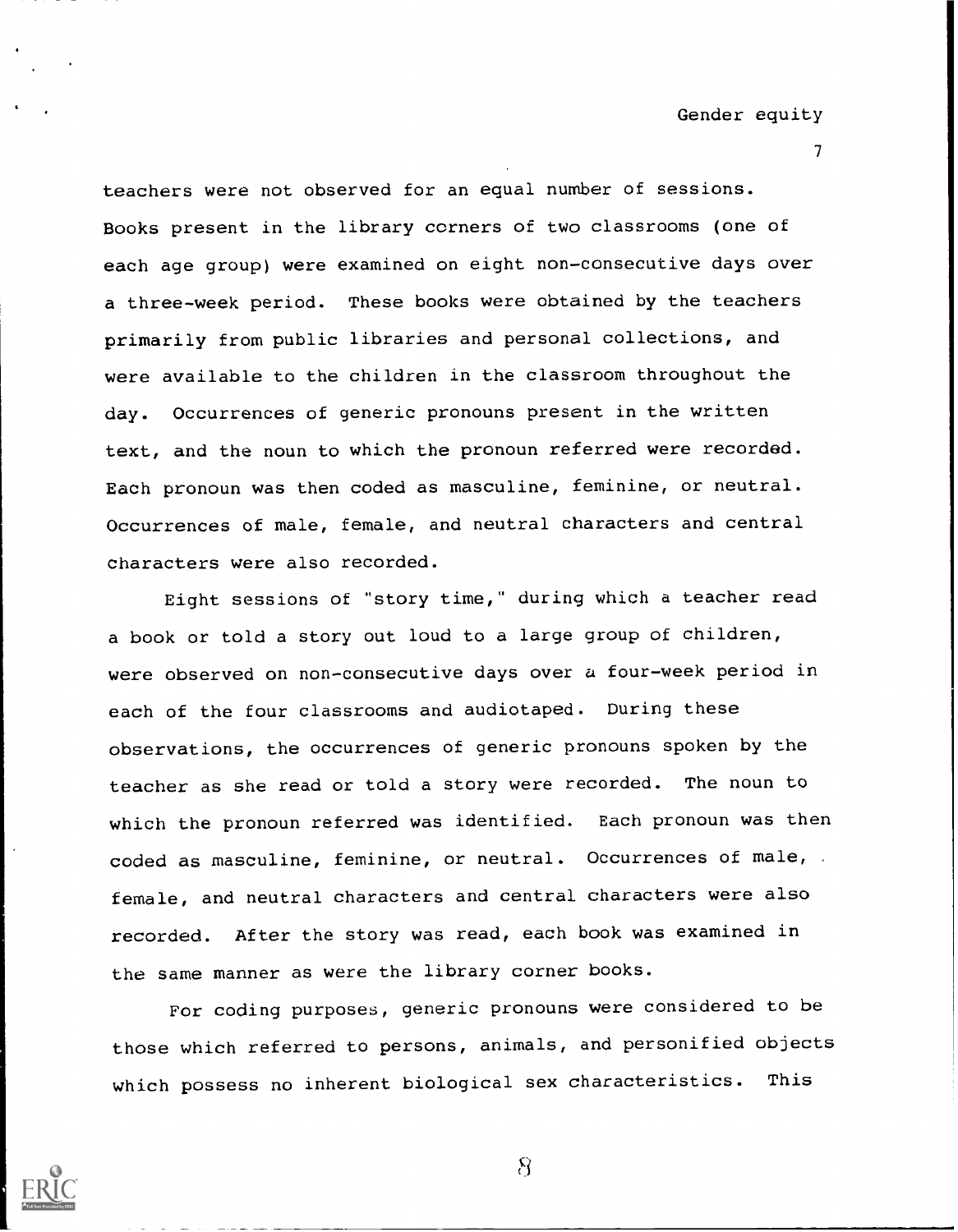category also includes persons, animals, and objects which can' only be identified as male or female through external cues, such as clothing, names, or references by a gendered pronoun. Masculine pronouns were "he," "him," and "his." Feminine pronouns were "she," "her," and "hers". Neutral pronouns were "it," "its," "they," "them," and "their."

Upon completion of the observations, the 11 head and assistant teachers were asked to complete a questionnaire containing open-ended questions which asked how they chose books for the classroom, and how they changed text in books when .reading aloud.

#### Results

During the observation period, 129 different books were present in the observed classrooms. However, a book that was present in the classroom during more than one observation was recorded separately for each observation that it was present. This resulted in a count of all pronouns and story characters that children in the classroom had access to on a daily basis. When these books were counted separately, the sample included 471 books. Fifty-two stories were read out loud by teachers to groups of children.

Proportions of gendered characters in story books appear in Table 1. In the library corner books, male characters appeared



9

 $\mathbf{B}$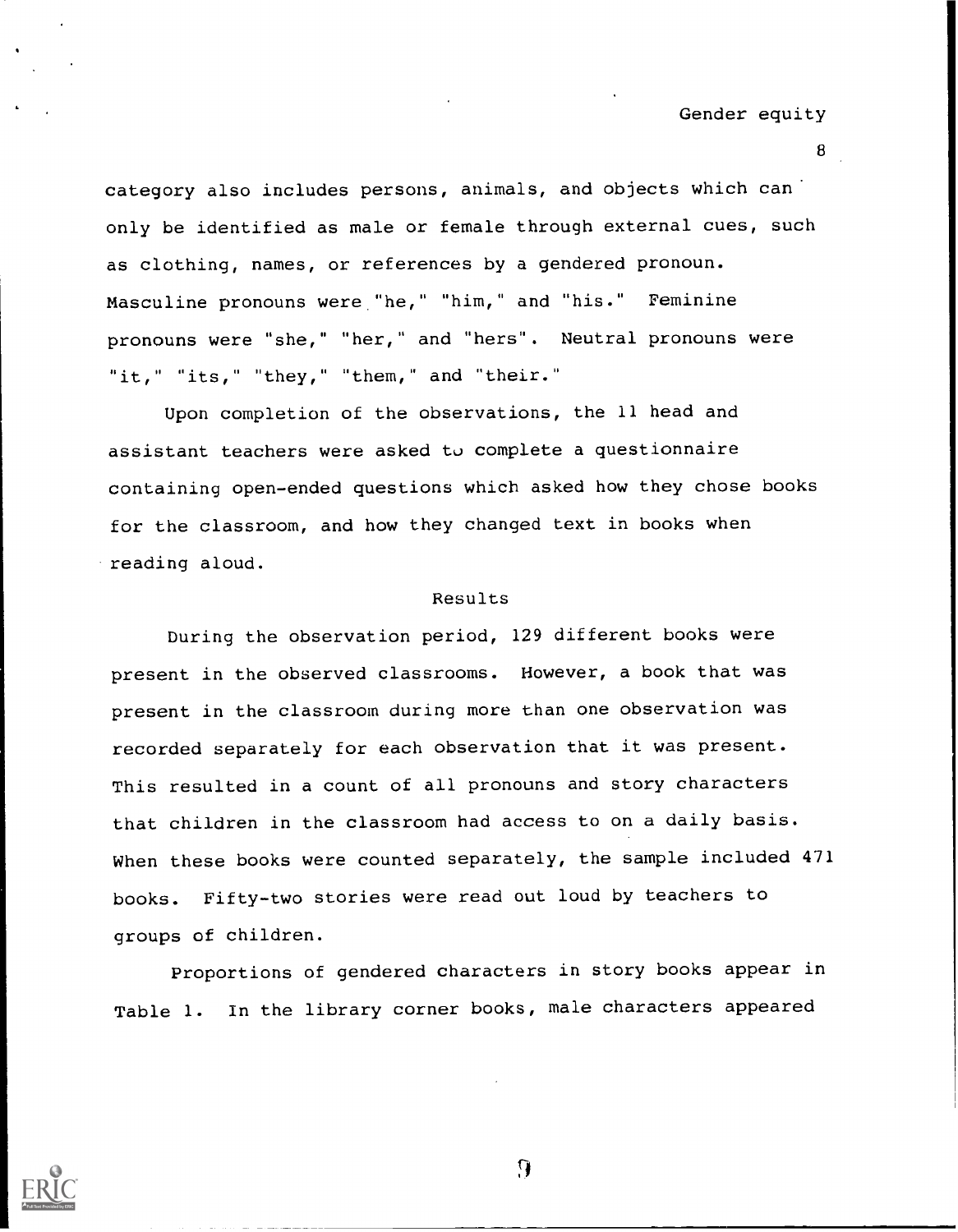9

Insert Table 1 about here --------------------------

1.8 times as frequently as did females. Most of the characters were male or neutral, and females comprised only 22% of the sample. When only central characters were considered, this disparity increased. Males appeared as central characters three times as frequently as did females, and comprised 70% of all central characters, while only 24% were female. Chi-square goodness-of-fit tests revealed significant differences in the frequency with which male and female characters were portrayed in the books (all  $p$  values < .001).

The language in the library corner books also demonstrated few references to females (see Table 2). Masculine pronouns

**Hisert Table 2 about here** 

--------------------------

accounted for half of all generic pronouns, and were used as generics 3.4 times as frequently as were feminine pronouns. Only 15% of generic pronouns were feminine. Chi-square goodness-offit tests revealed significant differences in proportions of masculine and feminine pronouns in the books (all p values < .001).

Similar representations of male and female characters were demonstrated in the books which the teachers chose to read out



 $\{f\}$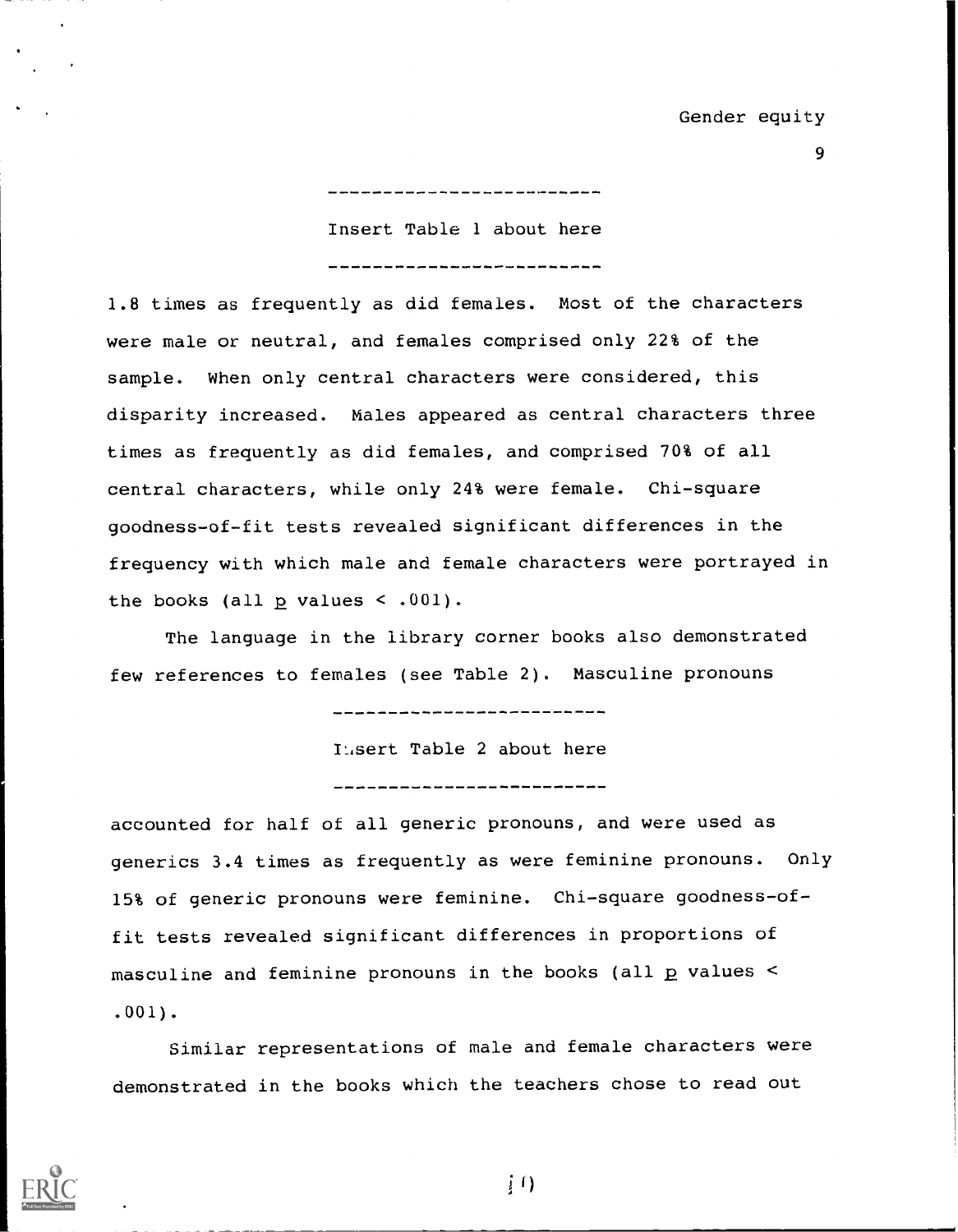10

loud to children (see Table 1). In these books, male characters appeared 1.7 times as frequently as did females, who comprised only 24% of the sample. As in the library corner books, most central characters were male, comprising 65% of the sample, while only 29% of the central characters were female.

Teacher's read masculine generic pronouns 3.3 times as frequently as they did feminine generics, and only 16% of the generic pronouns read aloud wore feminine (see Table 2). When reading aloud, the teachers also tended to add pronouns which were not present in the written text. Most of the added pronouns were masculine, leading to a greater proportion of masculine pronouns in the book than had been present in the original written text.

Three head and three assistant teachers completed the questionnaire. Their responses suggested that gender-biased language may not be a primary consideration for teachers when choosing books, although several teachers reported an awareness of gender-bias issues. Two teachers responded that they attempt to select and to read books which contain a variety of gender roles, and that they alter wording to make stories less sexist. One of these teachers also reported that she usually labels animals which could be either gender female when she reads aloud. Another teacher reported that she does not change pronouns to avoid stereotypes. All six teachers reported that they change the wording of books which the read aloud, usually to paraphrase



 $\mathbf{1}$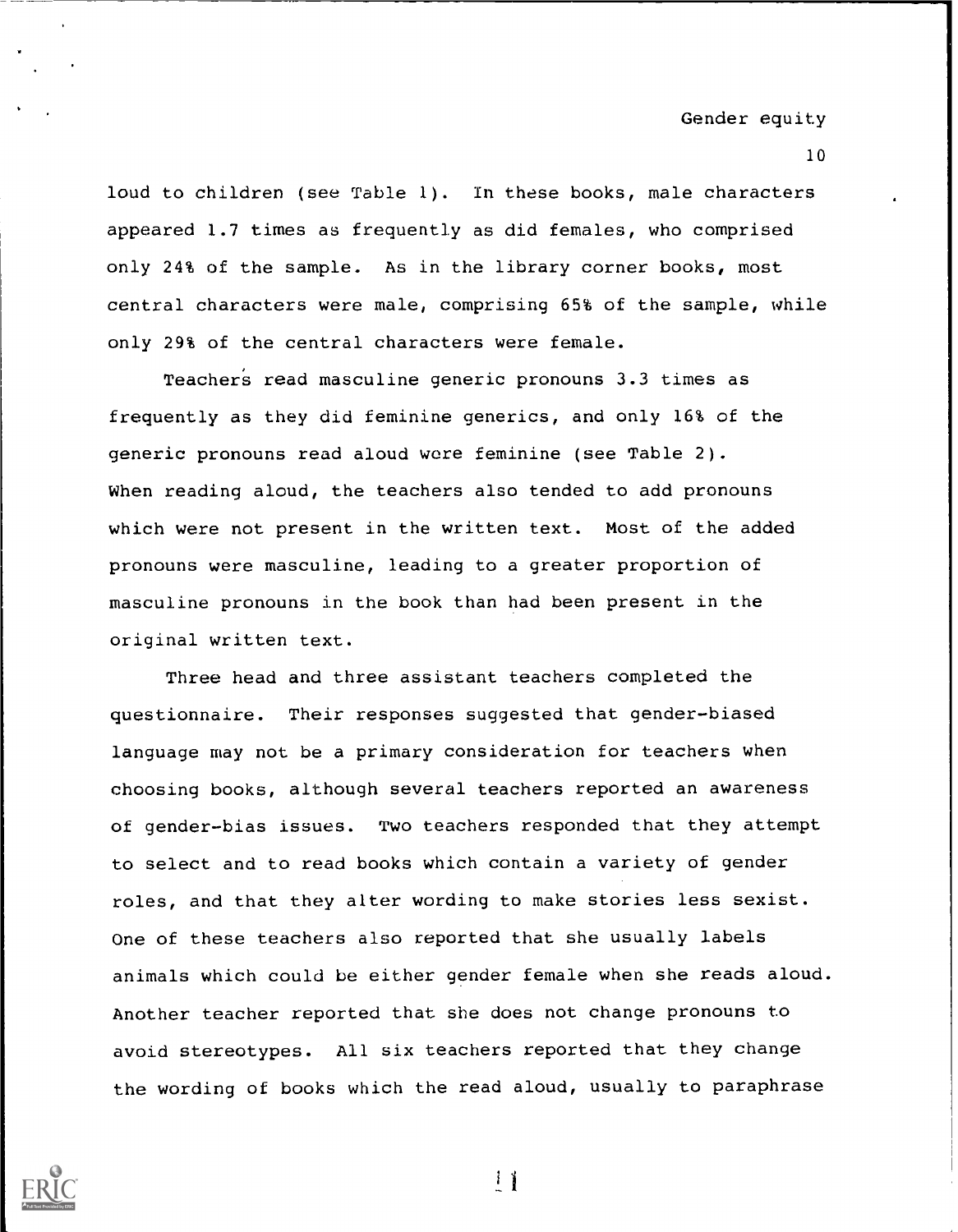a long story or to modify vocabulary which the children may not understand, but did not indicate that they purposely change pronoun usage.

## Discussion

The results of the present study suggest that the books available to preschool children in their classroom contain an inequitable ratio of male to female characters and language. Although the proportion of male characters and masculine pronouns is not overwhelming, there is a noticeable invisibility of females in both these areas.

Neutral pronouns accounted for one-third of the generic pronouns present in both library corner books and books read out loud. These findings suggest that male bias in language may not be overwhelming, since neutral pronouns by definition do not infer gender or gender characteristics. Neutral language, however, is often interpreted as referring to males. Young children (Gelb, 1989; Patt, 1992) and adults (DeLoacke, et al., 1987; Gelb, 1989) have been shown to use masculine pronouns significantly more than feminine or neutral pronouns to refer to animals or people when their gender is unknown. This leads to a near invisibility of females in children's literature and language.

Books play an important role in gender role socialization by providing children with information about societal values, as

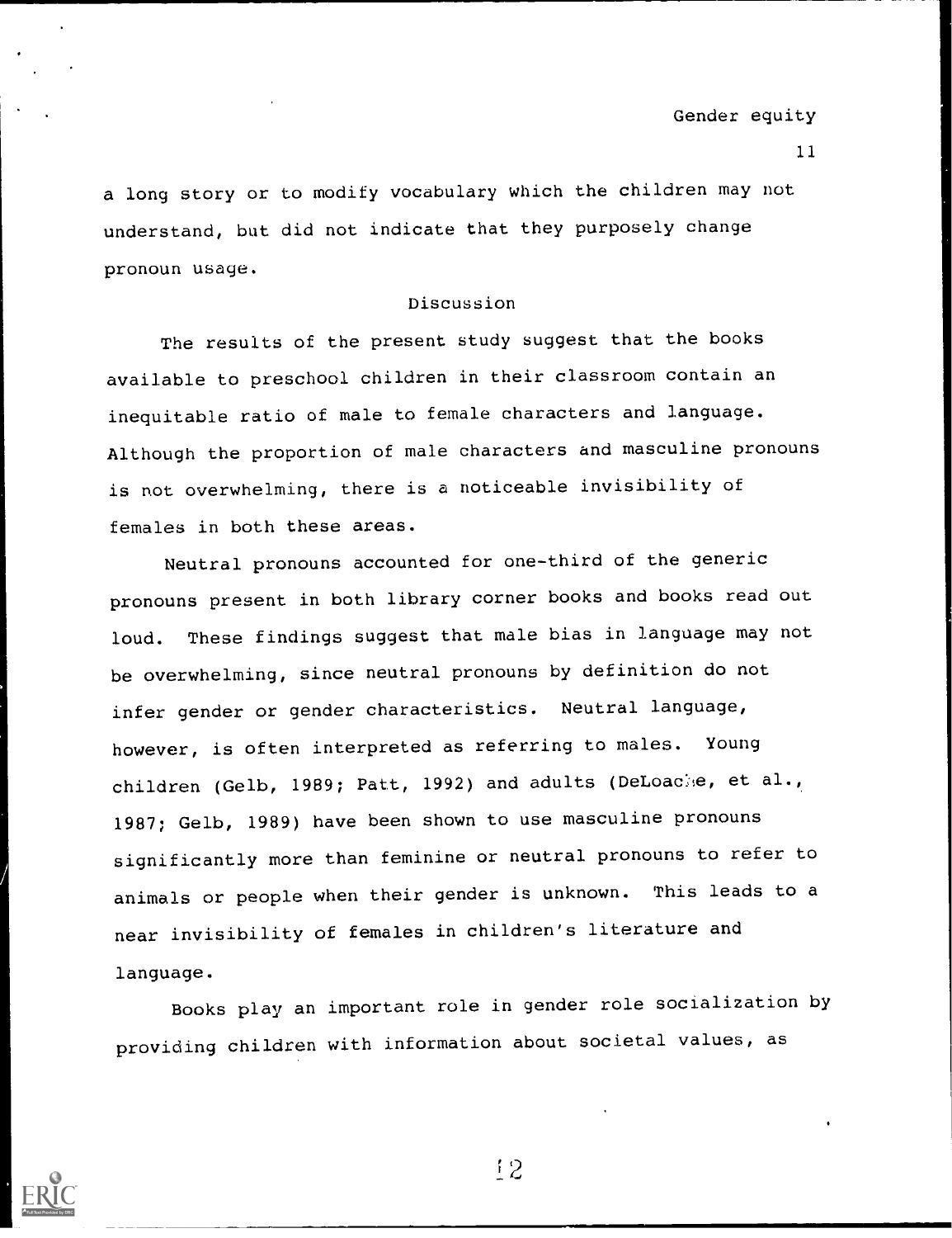well as providing role models for what they can and should be as adults (Peterson & Lach, 1990; Weitzman, et al., 1972; Williams, et al., 1987). Written and spoken language also influences gender role socialization by providing direct information about the existence or invisibility of males and females in various roles or in society as a whole (McConnell-Ginet, 1970; Sheldon, 1990). This influence is especially powerful for young children today, since an increasing number are attending preschool and day care programs, in which picture books play a major role (Peterson & Lach, 1990). But the language of picture books does not present an accurate portrayal of the existence of males and females in the world. The practice of using masculine pronouns as generic encourages children to develop the distorted and nonscientific belief that there are more males than females, that males are more important than females, and that only males can perform certain roles (Gelb, 1989; Johnson & Kelly, 1975; Sheldon, 1990). When children behave in accordance with these beliefs, they perpetuate gender role stereotypes, which limit behavioral, academic, and occupational options for both males and females (Bem, 1983; Flerx, Fidler, & Rogers, 1976; Katz, 1986).

This practice is especially detrimental to girls, who are made invisible through the use of predominantly masculine language, and who are receiving the message that they are not as important as boys (Moulton, et al., 1978; Sprung, 1975). Weitzman and colleagues (Weitzman, et al., 1972) wrote, "It is



 $1/3$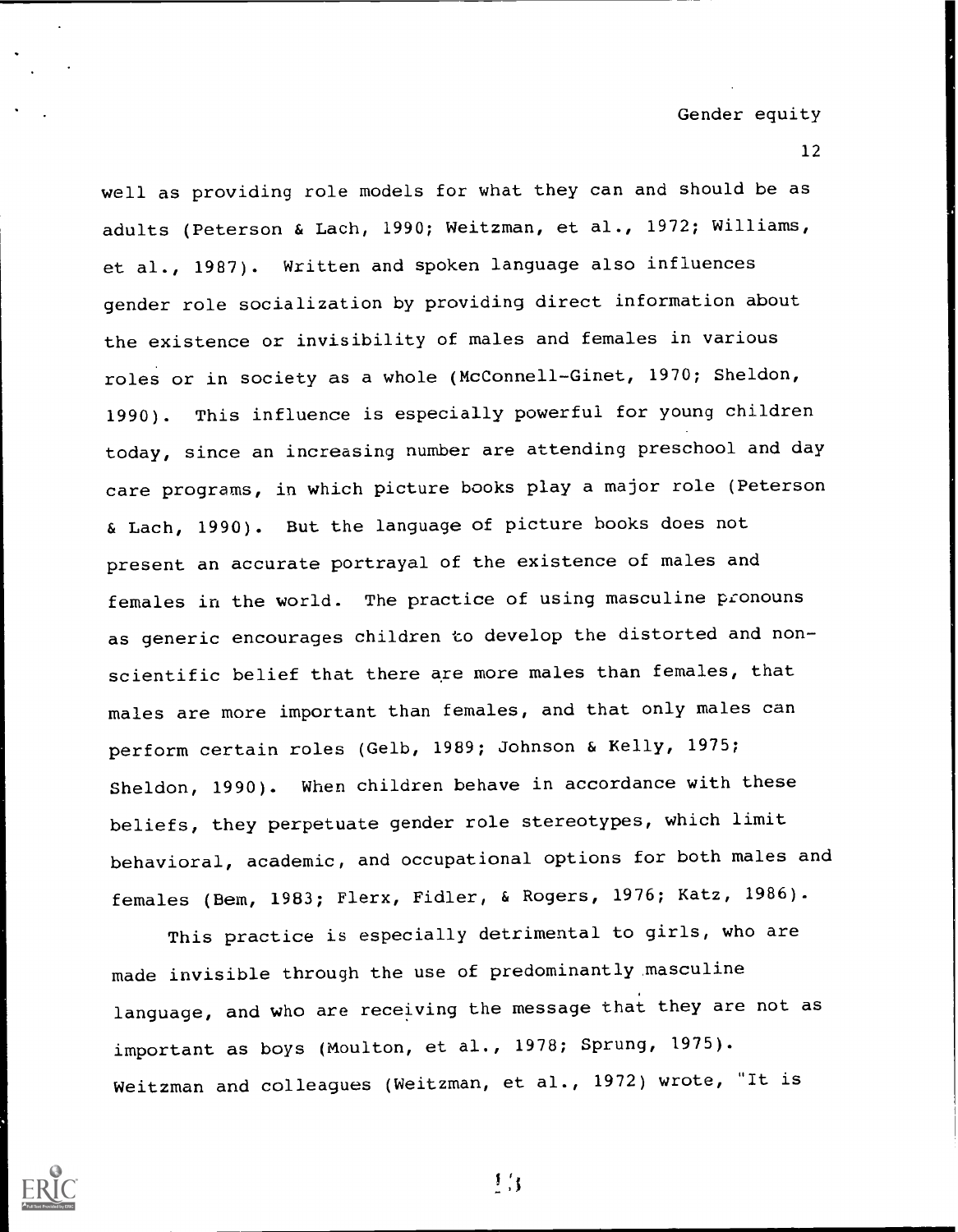13

easy to imagine that the little girl reading these books might be deprived of her ego and her sense of self [p. 1130]." Even if the lack of female representation in children's books does not lead to this kind of psychological distress, it still affects girls in a direct manner. Children's literature does not present girls with an accurate portrayal of all the roles which they can perform and the settings in which they can participate.

Although children's literature demonstrates bias against females, teachers can decrease the extent to which children in their classrooms are exposed to this bias. Teachers can choose books which contain a balance of male and female characters. The present study indicates that teachers do not read books verbatim to children, and are even aware that they modify the language of books as they read. This suggests that teachers can learn to alter their language to include more feminine or neutral pronouns when reading out loud, and can label neutral characters as female to increase female representation. However, these practices require conscious effort. Despite two decades of research advocating the elimination of gender-bias in the classroom, the teachers in the present study chose gender-biased books and used gender-biased language in their classrooms. Teacher education may be one way to modify teachers' behavior, by training teachers to use non-biased language and to choose non-biased books and classroom materials.



 $1<sub>4</sub>$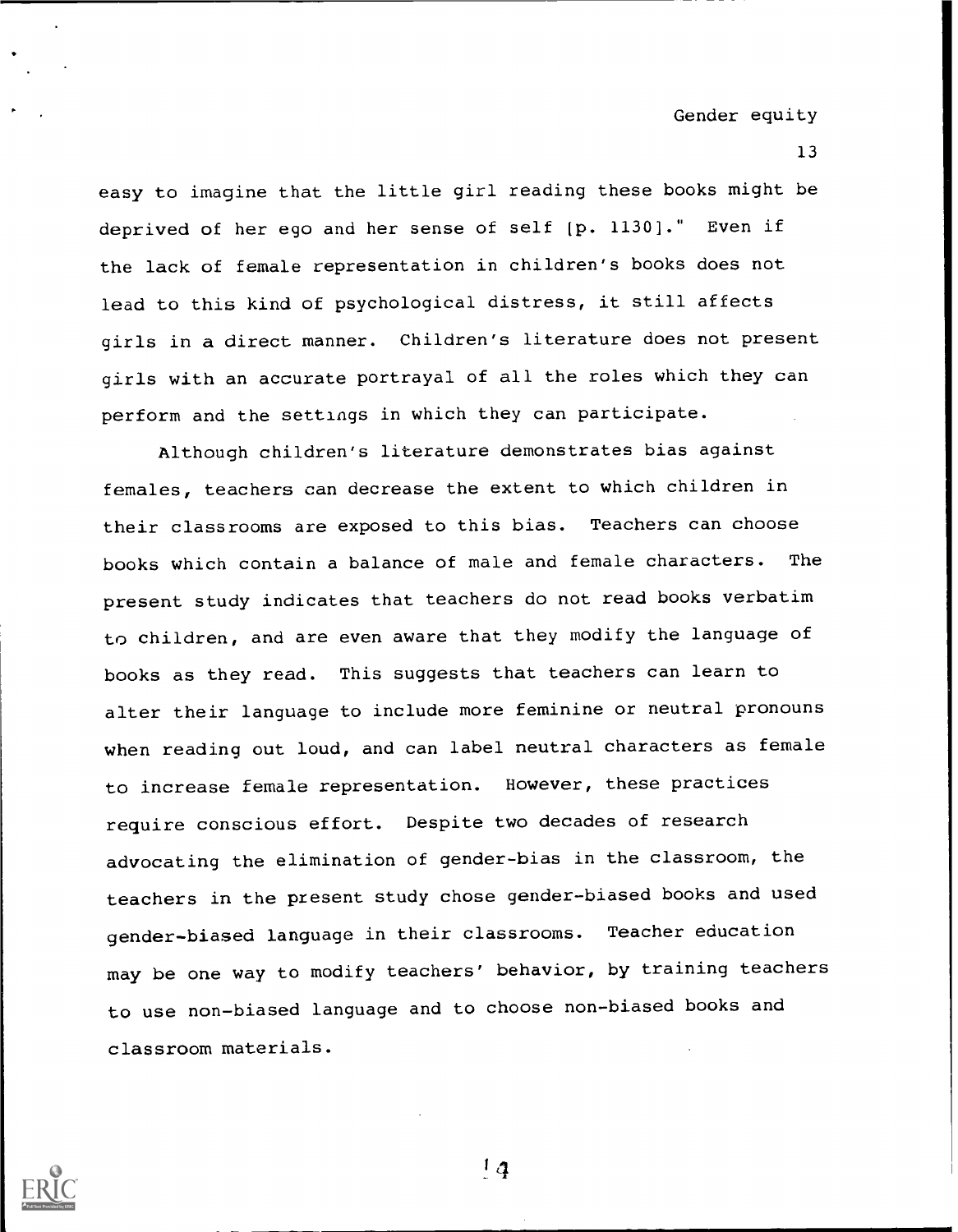#### 14

The present study is limited in that only a small number of classrooms and teachers were observed, and all the classrooms operated within the same school. Follow-up investigations using larger samples are warranted. This study has provided a general description of the inequity which exists in gender representation in children's picture books. This and similar research can lead teachers to create learning environments for children, devoid of gender-bias, in which both boys and girls have access to a wide variety of roles, behaviors, and opportunities.

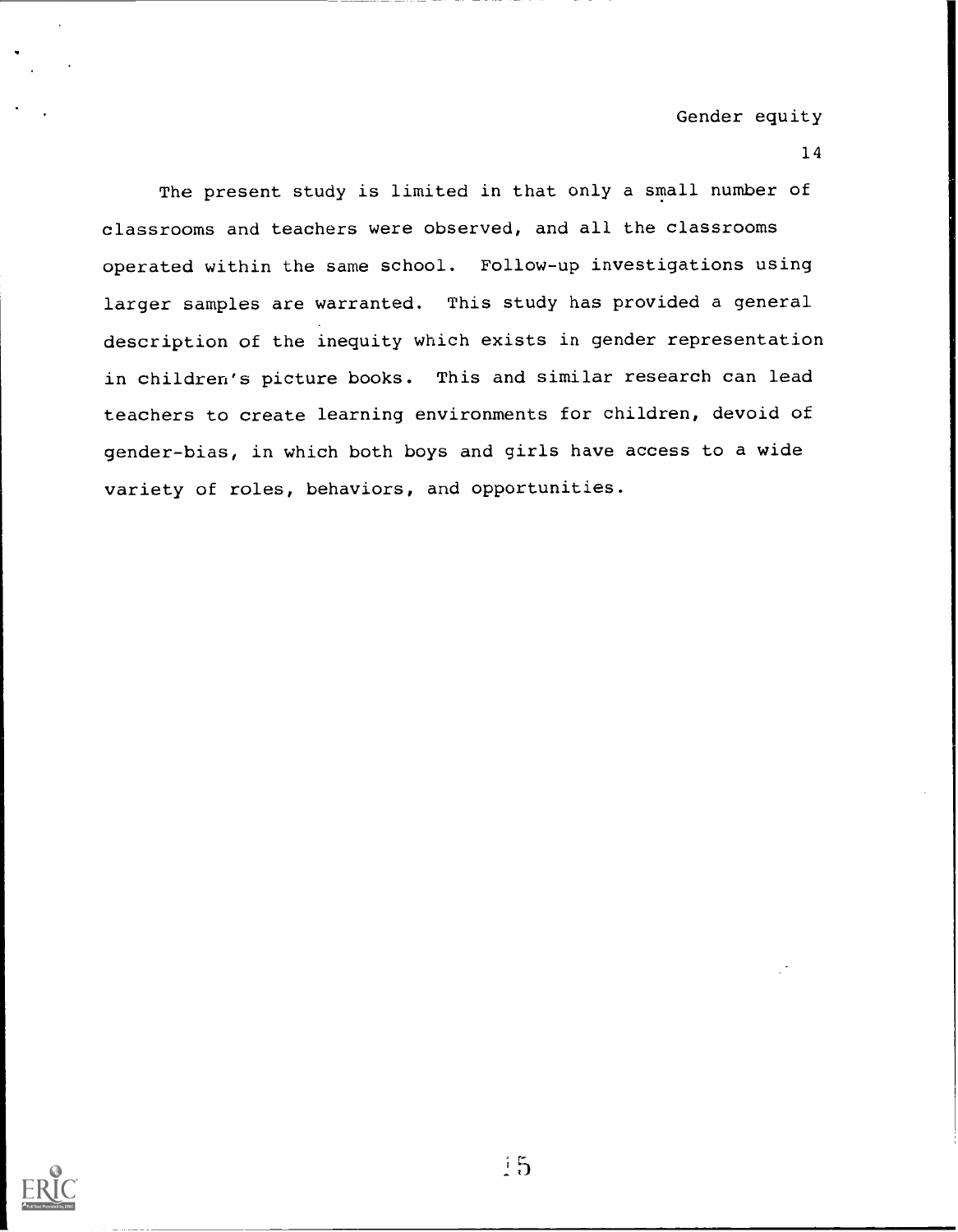#### 15

## References

- Bem, S. L. (1983). Gender schema theory and its implications for child development: Raising gender-aschematic children in a gender-schematic society. Signs, 8, 598-616.
- DeLoache, J. S., Cassidy, D. J., Carpenter, C. J. (1987). The three bears are all boys: Mothers' gender labeling of neutral picture book characters. Sex Roles, 17, 163-178.
- Etaugh, C. (1983). The influence of environmental factors on sex differences in children's play. In M. B. Liss (Ed.), Social and Cognitive Skills: Sex Roles and Children's Play (pp. 1-19). New York: Academic Press.
- Fisk, W. R. (1985). Responses to "neutral" pronoun presentations and the development of sex biased responding. Developmental Psychology, 21, 481-485.
- Flerx, V. C., Fidler, D. S., & Rogers, R. W. (1976). Sex role stereotypes: Developmental aspects and early intervention. Child Development, 47, 998-1007.
- Gelb, S. A. (1989). Language and the problem of male salience in early childhood classroom environments. Early Childhood Research Quarterly, 4, 205-215.
- Heintz, K. E. (1987). An examination of sex and occupational role presentations of female characters in children's picture books. Women's Studies in Communication, 11, 67-78.
- Huston, A. C. (1983). Sex-typing. In P. H. Mussen (Ed.), Handbook of Child Psychology, vol. 4 (4th edition. pp. 388- 467). New York: John Wiley & Sons.
- Hyde, J. S. (1984). Children's understanding of sexist language. Developmental Psychology, 20, 697-706.
- Johnson, C. S. & Kelly, I. K. (1975). "He" and "she": Changing language to fit a changing world. Educational Leadership, 32, 527-530.
- Katz, P. A. (1986). Modification of children's genderstereotyped behavior: General issues and research considerations. Sex Roles, 14, 591-602.
- Kidd, V. (1971). A study of the images produced through the use of the male pronoun as the generic. Moments in Contemporary Rhetoric and Communication,  $1$ , 25-30.

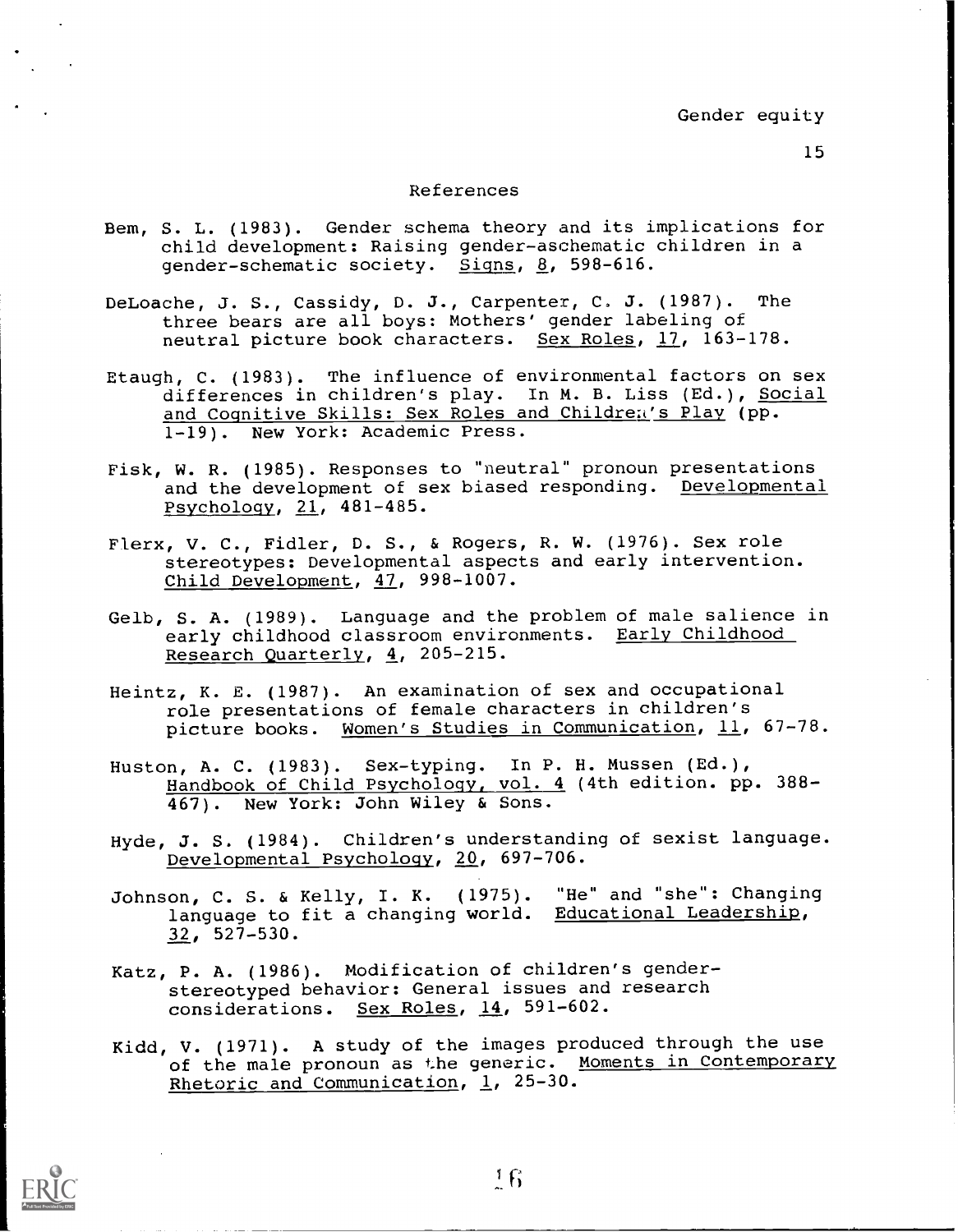- 16
- Kolbe, R. & LaVoie, J. C. (1981). Sex-role stereotyping in children's picture books. Social Psychology Quarterly, 44, 369-374.
- Luke, A., Cooke, J., & Luke, C. (1986). The selective tradition in action: Gender bias in student teachers' selections of children's literature. English Education, 18, 209-218.
- MacKay, D. G. (1980). Psychology, prescriptive grammar, and the pronoun problem. American Psychologist, 35, 444-449.
- MacKay, D. G. & Fulkerson, D. C. (1979). On the comprehension and production of pronouns. Journal of Verbal Learning and Verbal Behavior, 18, 661-673.
- McConnell-Ginet, S. (1979). Prototypes, pronouns, and persons. In M. Mathiot (Ed.), Ethnolinguistics: Boas, Sapir, and Whorf Revisited (pp. 63-83). The Hague: Mouton Publishers.
- Moulton, J., Robinson, G. M., & Elias, C. (1978). Sex bias in language use: Neutral pronouns that aren't. American Psychologist, 33, 1032-1036.
- Patt, M. B. (1992). The Use of Generic Pronouns in Preschool Classrooms. Unpublished Master's thesis, University of Illinois.
- Peterson, S. B. & Lach, M. A. (1990). Gender stereotypes in children's books: Their prevalence and influence on cognitive and affective development. Gender and Education, 2, 185-197.
- Schneider, J. W. & Hacker, S. L. (1973). Sex role imagery and the use of the generic "man" in introductory texts: A case in the sociology of sociology. American Sociologist, 8, 12-18.
- Sheldon, A. (1990). "Kings are royaler than queens": Language and socialization. Young Children, 45(2), 4-9.
- Smith, N. J., Greenlaw, M. J., & Scott, C. J. (1987). Making the literate environment equitable. The Reading Teacher, 40, 400-407.
- Sprung, B. (1975). Non-Sexist Education for Young Children. New York: Citation Press.
- Strunk, W. & White, E. B. (1979). The Elements of Style (3rd ed.) New York: MacMillan Publishing.

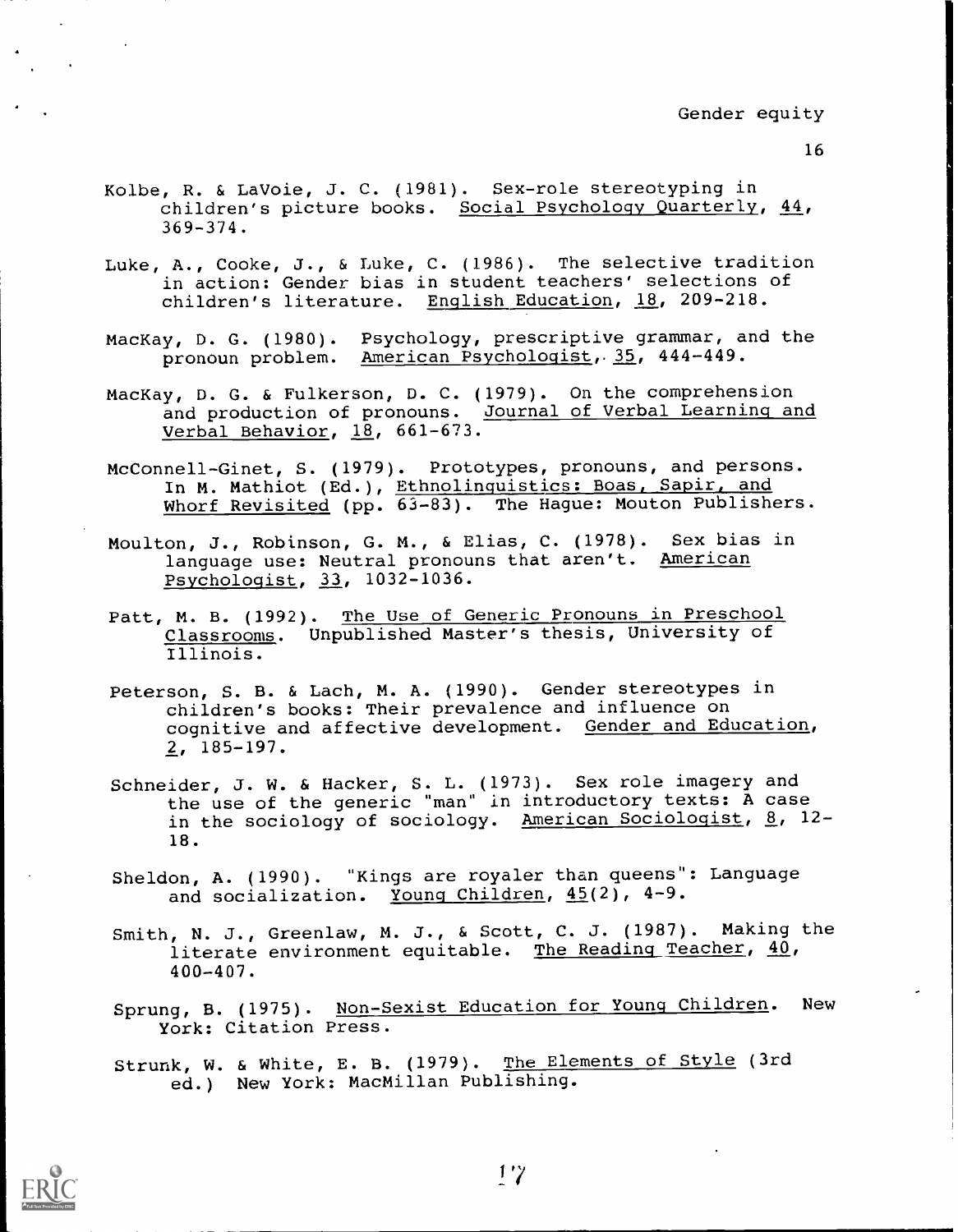- Weitzman, L. J., Eifler, D., Hokada, E., & Ross, C. (1972). Sex role socialization in picture books for preschool children. American Journal of Sociology, 77, 1125-1150.
- Williams, J. A., Vernon, J. A., Williams, M., & Malecha, K. (1987). Sex role socialization in picture books: An update. Social Science Quarterly, 68, 148-156.

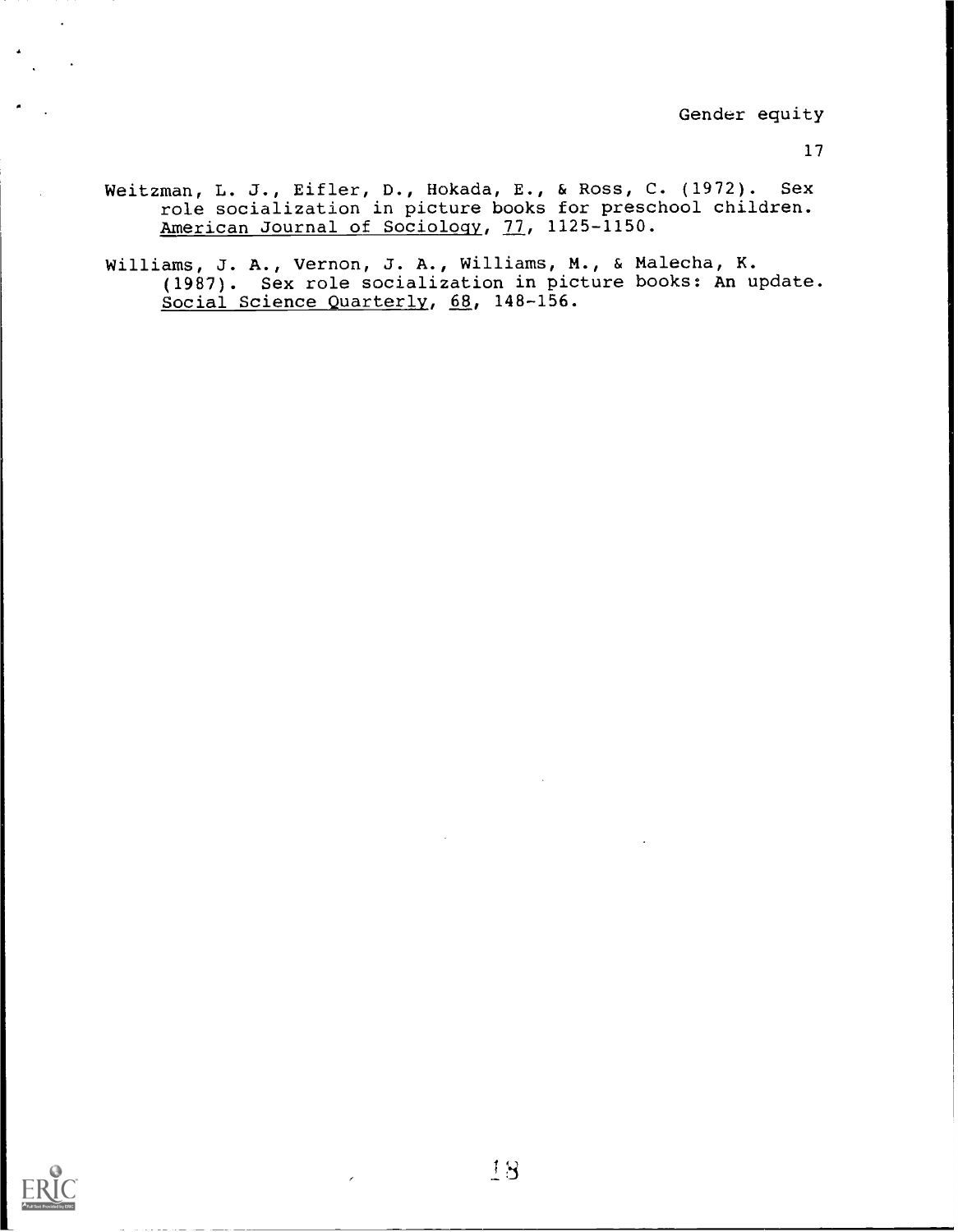# Table 1

÷,

 $\hat{\boldsymbol{\theta}}$ 

|                                                           |                                                  | -----------------------------<br><b>Books</b> |  |  |
|-----------------------------------------------------------|--------------------------------------------------|-----------------------------------------------|--|--|
| Gender of character and Library corner and put loud       | _________________________________                |                                               |  |  |
| $\mathcal{L}(\mathcal{A})$ and $\mathcal{A}(\mathcal{A})$ | All Characters                                   |                                               |  |  |
| Male                                                      | .37                                              | .41                                           |  |  |
| Female                                                    | .22                                              | .24                                           |  |  |
| Neutral                                                   | .41                                              | .36                                           |  |  |
|                                                           | $(\underline{n} = 4352)$ $(\underline{n} = 378)$ |                                               |  |  |
|                                                           | Central Characters                               |                                               |  |  |
| Male                                                      | .70                                              | .65                                           |  |  |
| Female                                                    | .24                                              | .29                                           |  |  |
| Neutral                                                   | .07                                              | .06                                           |  |  |
|                                                           | $(n = 542)$                                      | $(\underline{n} = 66)$                        |  |  |
|                                                           |                                                  |                                               |  |  |